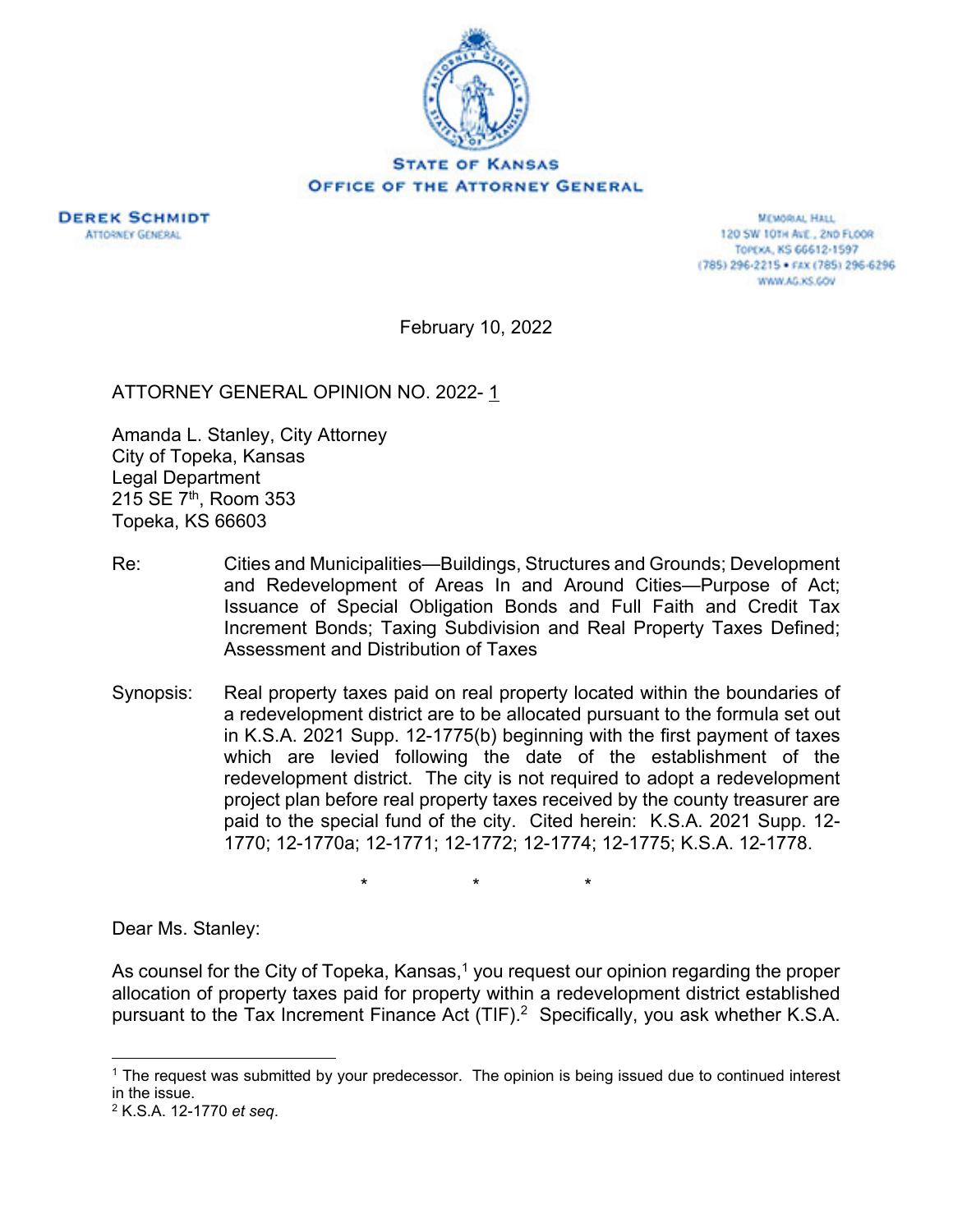## Amanda L. Stanley, City Attorney Page 2

2021 Supp. 12-1775(b)(2) requires a county, except for Wyandotte County with respect to its race track development district, to allocate to the city treasurer those real property taxes produced in excess of the base year assessed valuation for deposit in a special fund of the city, beginning with the first payment of taxes levied following the date of establishment of the redevelopment district, regardless of whether the city has yet adopted a project plan pursuant to K.S.A. 2021 Supp. 12-1772.

TIF is designed "to assist in the development and redevelopment of eligible areas within and without a city thereby promoting the general welfare of the citizens of this state. . . . "3 Redevelopment under TIF is pursued through a two-stage process: establishment of a redevelopment district and adoption of a redevelopment project plan.<sup>4</sup>

The procedure for establishing a redevelopment district requires the city to adopt a resolution stating that the city is considering establishment of a redevelopment district and to provide notice that a public hearing will be held to consider establishment of the district.5 The notice includes descriptions of the redevelopment district's proposed boundaries and the district plan.<sup>6</sup> The notice is given in two forms: by mailing copies of the resolution to the board of county commissioners, local board of education and each owner and occupant of land within the proposed redevelopment district; and by publication of the resolution in the official city newspaper.<sup>7</sup> Following the public hearing, the city may adopt an ordinance establishing the redevelopment district.<sup>8</sup> "No privately owned property subject to ad valorem taxes shall be acquired and redeveloped . . . if the board of county commissioners or the board of education levying taxes on such property determines by resolution . . . that the proposed redevelopment district . . . will have an adverse effect on such county or school district."<sup>9</sup> If such a resolution is received by the city, the city is required to adopt an ordinance terminating the redevelopment district.<sup>10</sup>

If the county or school district does not deliver a resolution of adverse effect, the city may proceed to the second stage and adopt a redevelopment project plan. A redevelopment project plan is "the plan adopted by a municipality for the development of a redevelopment project ... in [an established]<sup>11</sup> redevelopment district"<sup>12</sup> that may be implemented in separate stages.<sup>13</sup> The redevelopment project plan includes "a description and map of the redevelopment project area to be redeveloped"14 and "a detailed description of the

<sup>7</sup> *Id*. *See* K.S.A. 2021 Supp. 12-1772(c)(2).

<sup>3</sup> K.S.A. 2021 Supp. 12-1770.

<sup>4</sup> Attorney General Opinion 2011-1.

<sup>5</sup> K.S.A. 2021 Supp. 12-1771(a).

<sup>6</sup> *Id*. The redevelopment district plan is "the *preliminary plan* that identifies all of the proposed project areas and *identifies in a general manner* all of the buildings, facilities and improvements in each that are proposed to be constructed or improved. …" K.S.A. 2021 Supp. 12-1770a(q) (emphasis added).

<sup>8</sup> K.S.A. 2021 Supp. 12-1771(b).

 $9$  K.S.A. 2021 Supp. 12-1771(d).<br><sup>10</sup> ld.

<sup>10</sup> *Id*. 11 K.S.A. 2021 Supp. 12-1770a(r)

<sup>12</sup> K.S.A. 2021 Supp. 12-1770a(s).

<sup>13</sup> K.S.A. 2021 Supp. 12-1772(a).

<sup>14</sup> K.S.A. 2021 Supp. 12-1772(a)(3).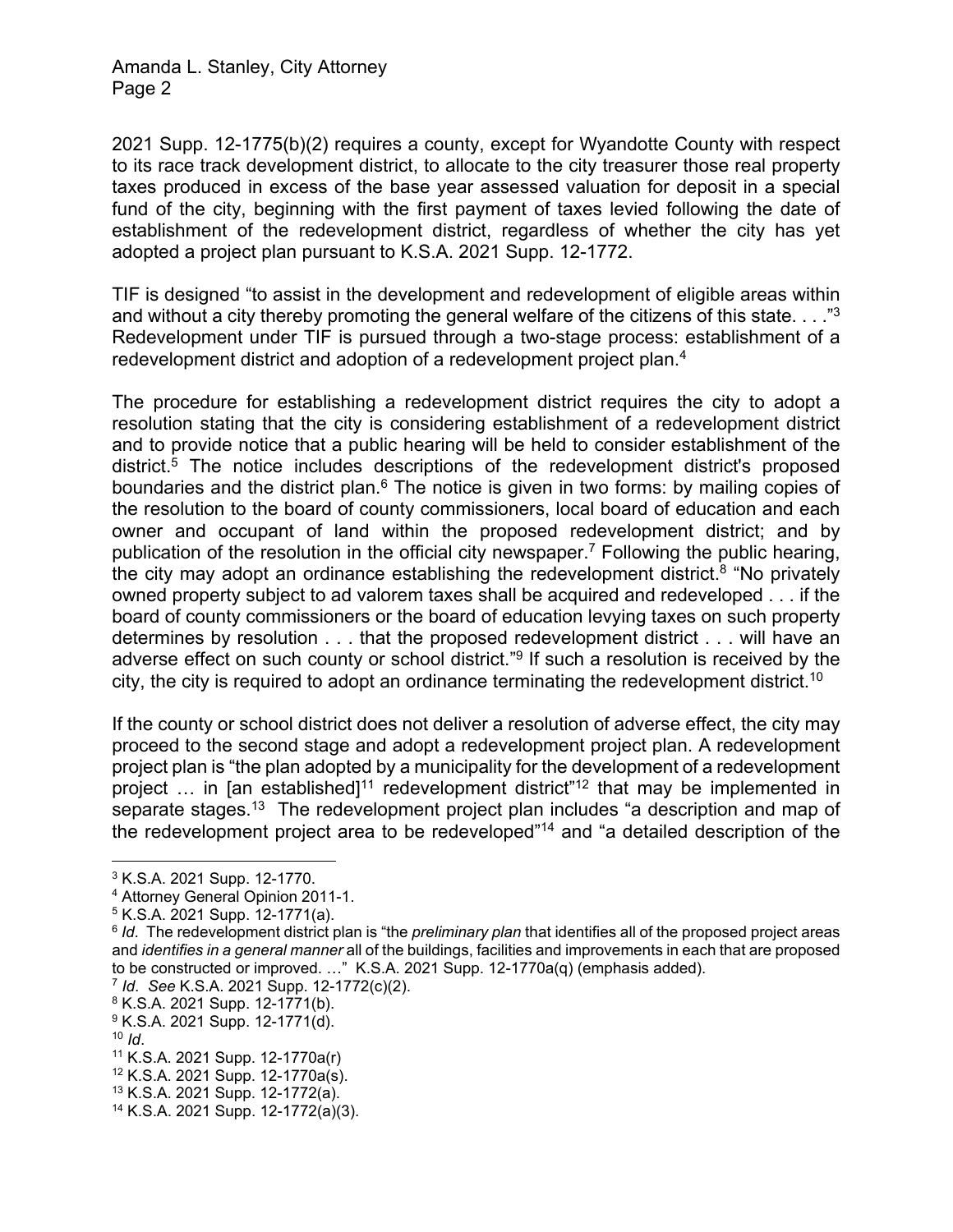buildings and facilities proposed to be constructed or improved in such area."15 It is prepared in consultation with the city's planning commission, must be consistent with the comprehensive plan for development of the city and include a summary of the feasibility study.<sup>16</sup> The project plan must be delivered to the board of county commissioners and the local board of education.<sup>17</sup> The city may then adopt a resolution stating its intent to consider adoption of the project plan.<sup>18</sup> Notice of the public hearing at which adoption is to be considered is provided by mailing a copy of the resolution to the board of county commissioners, the local board of education and each owner and occupant of land within the proposed redevelopment project area and by publication of the resolution in the official city newspaper.19 "Following the public hearing, the governing body may adopt the project plan by ordinance upon a  $2/3$  vote.  $\ldots$ <sup>20</sup>

Financing of a redevelopment project may be achieved through issuance of special obligation bonds and full faith and credit tax increment bonds.<sup>21</sup> Among the sources of revenue that may be pledged to pay the bonds is the "tax increments allocated to, and paid into a special fund of the city under the provisions of K.S.A. 12-1775, and amendments thereto."<sup>22</sup> The "tax increment" is the "amount of real property taxes collected from real property located within the redevelopment district that is in excess of the amount of real property taxes which is collected from the base year assessed valuation."<sup>23</sup> The idea is that real property values within a redevelopment district will increase, resulting in increased real property tax revenues, and that the increased tax revenues will be deposited into a special fund of the city and used to pay the bonds.<sup>24</sup>

The issue for this opinion regards the timing of allocation of the tax increment received for the real property located in a redevelopment district. The allocation of real property taxes received for real property located in a redevelopment district is addressed in K.S.A. 2021 Supp. 12-1775.

(b) Except for redevelopment projects [including an auto race track facility], *beginning with the first payment of taxes which are levied following the date of the establishment of the redevelopment district* real property taxes received by the county treasurer resulting from taxes which are levied subject to the provisions of this act by and for the benefit of a taxing subdivision, as defined in K.S.A. 12-1770a, and amendments thereto, on

<sup>15</sup> K.S.A. 2021 Supp. 12-1772(a)(5).

 $16$  K.S.A. 2021 Supp. 12-1772(a) and (b). The feasibility study shows whether the project's benefits and revenue sources are sufficient to pay the redevelopment costs. K.S.A. 2021 Supp. 12-1770a(k).

<sup>17</sup> K.S.A. 2021 Supp. 12-1772(b).

<sup>18</sup> K.S.A. 2021 Supp. 12-1772(b).

<sup>19</sup> K.S.A. 2021 Supp. 12-1772(c)(2).

<sup>20</sup> K.S.A. 2021 Supp. 12-1772(e).

<sup>21</sup> K.S.A. 2021 Supp. 12-1770; 12-1774(a)(1) and (b)(1); K.S.A. 12-1778.

<sup>22</sup> K.S.A. 2021 Supp. 12-1774(a)(1)(A) and (b)(1); K.S.A. 12-1778.

<sup>&</sup>lt;sup>23</sup> K.S.A. 2021 Supp. 12-1770a(u). ""Base year assessed valuation' [is] the assessed valuation of all real property within the boundaries of a redevelopment district on the date the redevelopment district was established." K.S.A. 2021 Supp. 12-1770a(b).

<sup>24</sup> *See State ex rel. Schneider v. City of Topeka*, 227 Kan. 115, 117 (1980).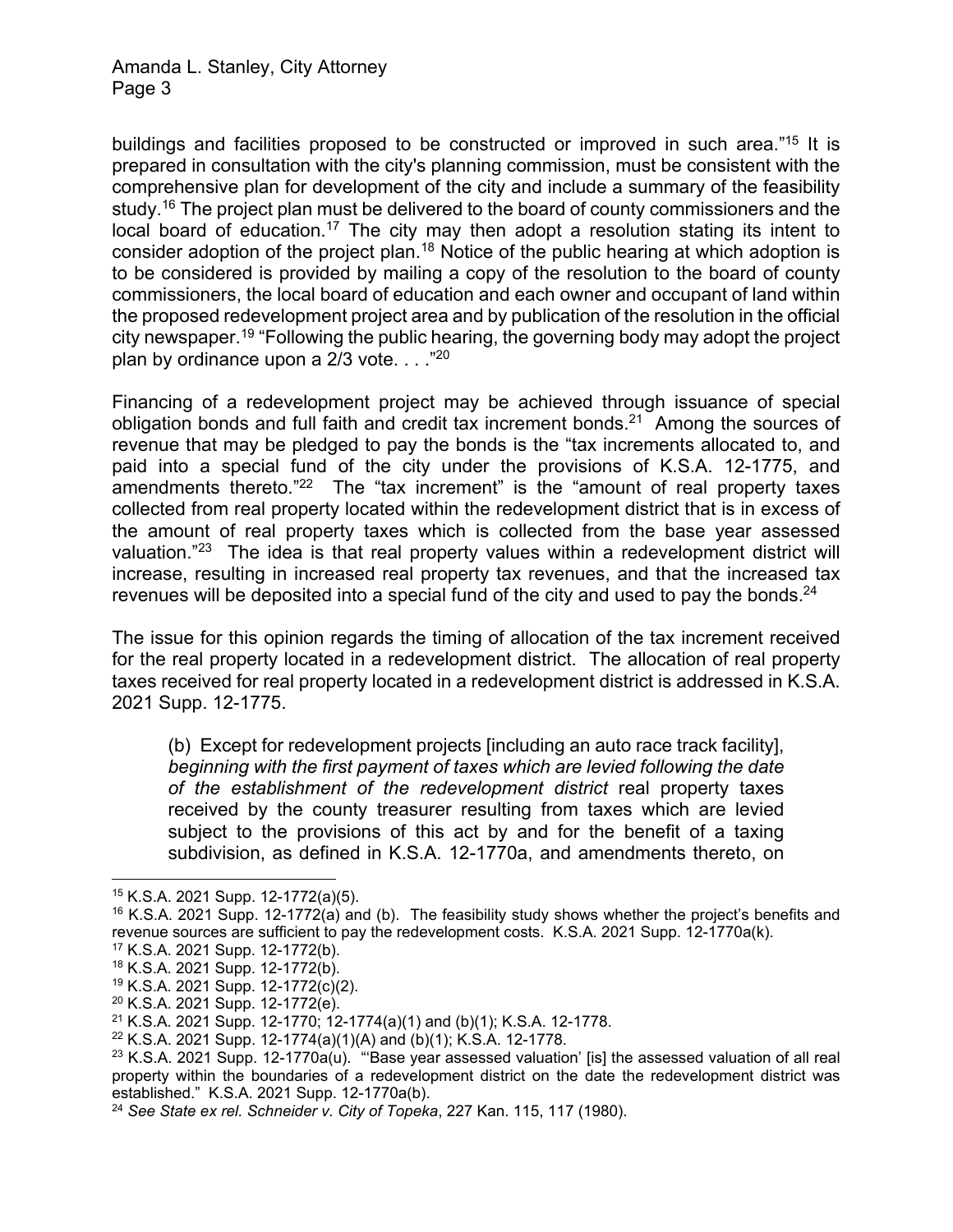property located within such redevelopment district constituting a separate taxing unit under the provisions of this section, shall be divided as follows:

(1) From the taxes levied each year subject to the provisions of this act by or for each of the taxing subdivisions upon property located within a redevelopment district constituting a separate taxing unit under the provisions of this act, the county treasurer first shall allocate and pay to each such taxing subdivision all of the real property taxes collected which are produced from the base year assessed valuation.

(2) Any real property taxes produced from that portion of the current assessed valuation of real property within the redevelopment district constituting a separate taxing unit under the provisions of this section in excess of the base year assessed valuation shall be allocated and paid by the county treasurer to the treasurer of the city and deposited in a special fund of the city to pay the redevelopment project costs including the payment of principal of and interest on any special obligation bonds or full faith and credit tax increment bonds issued by such city to finance, in whole or in part, such redevelopment project.<sup>25</sup>

The rules of statutory interpretation apply in determining when the county treasurer is required to allocate the tax increment.

The most fundamental rule of statutory interpretation is that the intent of the Legislature governs if that intent can be ascertained. In ascertaining this intent, we begin with the plain language of the statute, giving common words their ordinary meaning. When a statute is plain and unambiguous, an appellate court should not speculate about the legislative intent behind that clear language, and it should refrain from reading something into the statute that is not readily found in its words. We will only review legislative history or use canons of construction if the statute's language or text is ambiguous.26

"When interpreting the provisions of a statute, [the court] generally presume[s] that the Legislature acts with full knowledge of the statutory subject matter, including prior and existing law and judicial decisions interpreting the same." $27$  It, therefore, is presumed the Legislature is aware that establishment of the redevelopment district is not the final step of the process. The Legislature has ensured that taxing subdivisions and owners and occupants of land within a proposed redevelopment district receive notice and are afforded an opportunity to provide input prior to the city taking final action. Further, the county or school district may unilaterally stop the establishment of the redevelopment

 $25$  K.S.A. 2021 Supp. 12-1775(b) (emphasis added).

<sup>26</sup> *Matter of M.M.*, 3122 Kan. 872, 874 (2021) (internal citations omitted).

<sup>27</sup> *Id*., at 875.